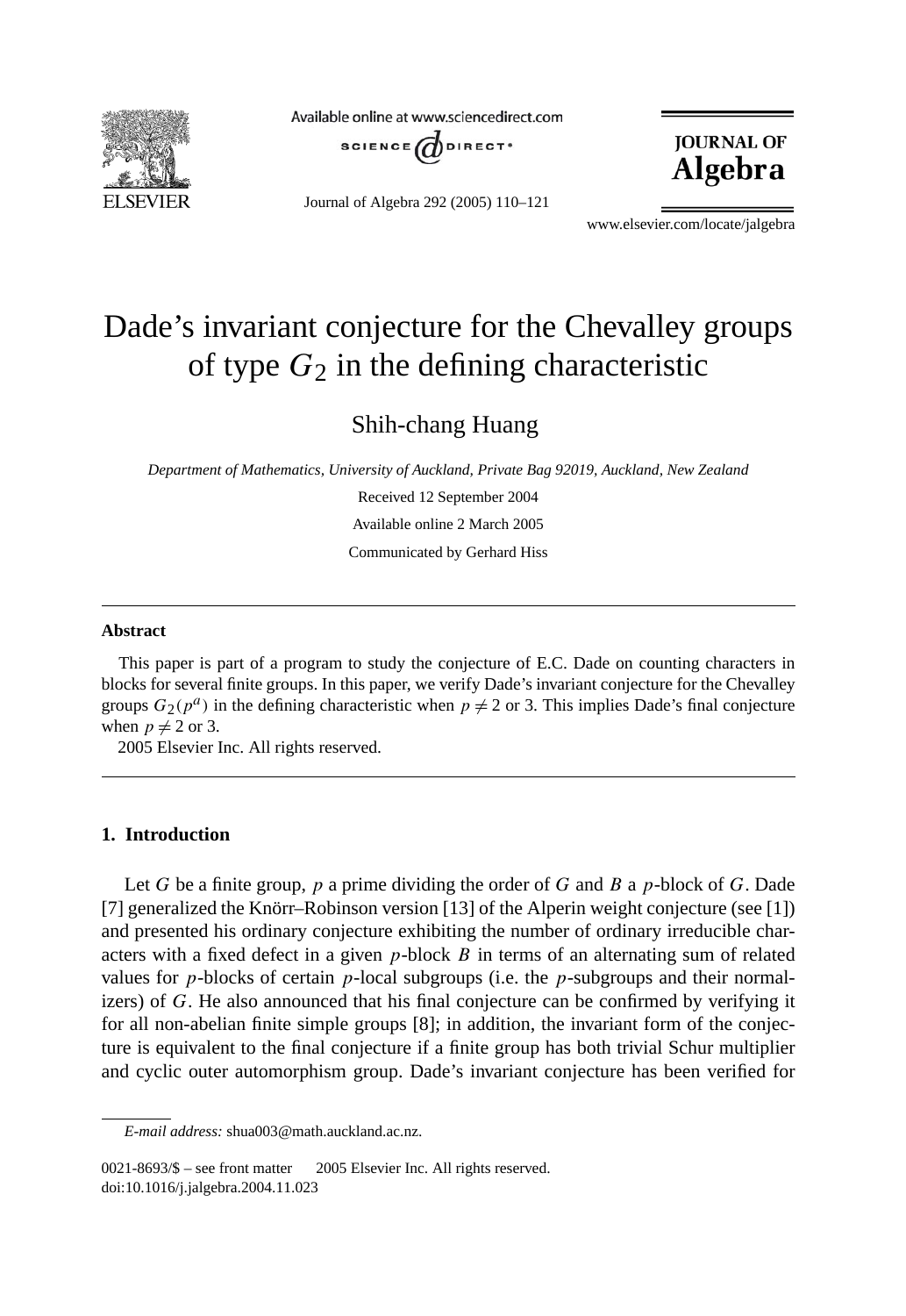the groups  $G_2(q)$  in the defining characteristic when  $q = 2^a$  or  $3^a$  [2] and non-defining characteristics [3]. Our goal in this paper is to verify Dade's invariant conjecture for the group  $G_2(p^a)$  in the defining characteristic when  $p \neq 2$  or 3, using the character tables of  $G_2(q)$  and its Borel and parabolic subgroups [4,6]. Together with [12], this completes the verification of the conjecture for any blocks with positive defect of these groups.

The outline of this paper is as follows. In Section 2, we fix some notation and state Dade's invariant conjecture. In Section 3, we prove two lemmas on the parameter sets. In Section 4, we verify Dade's invariant conjecture for  $G_2(p^a)$  when  $p \neq 2$  or 3. Tables 2–5 provides details of characters with a fixed defect.

#### **2. Dade's invariant conjecture**

Let *R* be a *p*-subgroup of a finite group *G*. Then *R* is *radical* if  $O_p(N(R)) = R$ , where  $O_p(N(R))$  is the largest normal *p*-subgroup of the normalizer  $N(R) = N_G(R)$ . Denote by Irr*(G)* the set of all irreducible ordinary characters of *G*, and by Blk*(G)* the set of *p*-blocks. We denote the principal block of *G* by  $B_0$ . If  $H \le G$ ,  $B \in \text{Blk}(G)$ , and *d* is an integer, we denote by  $\text{Irr}(H, B, d)$  the set of characters  $\chi \in \text{Irr}(H)$  satisfying  $d(\chi) = d$  and  $B(\chi)^G = B$  (in the sense of Brauer), where  $d(\chi) = \log_p(|H|_p) - \log_p(\chi(1)_p)$  and  $B(\chi)$ is the block of *H* containing *χ*.

Given a *p*-subgroup chain

$$
C: P_0 < P_1 < \cdots < P_n
$$

of *G*, define the length  $|C| = n$ ,  $C_k$ :  $P_0 < P_1 < \cdots < P_k$ ,  $C(C) = C_G(P_n)$ , and

$$
N(C) = N_G(C) = N_G(P_0) \cap N_G(P_1) \cap \cdots \cap N_G(P_n).
$$

The chain *C* is said to be *radical* if it satisfies the following two conditions:

(a)  $P_0 = O_p(G)$  and (b)  $P_k = O_p(N(C_k))$  for  $1 \leq k \leq n$ .

Denote by  $\mathcal{R} = \mathcal{R}(G)$  the set of all radical *p*-chains of *G*.

Suppose  $1 \rightarrow G \rightarrow E \rightarrow \overline{E} \rightarrow 1$  is an exact sequence, so that *E* is an extension of *G* by  $\overline{E}$ . Then *E* acts on  $\mathcal R$  by conjugation. Given  $C \in \mathcal R$  and  $\varphi \in \text{Irr}(N_G(C))$ , let  $N_E(C, \varphi)$ be the stabilizer of  $(C, \varphi)$  in  $E$ , and

$$
N_{\overline{E}}(C,\varphi) = N_E(C,\varphi)/N_G(C).
$$

For  $B \in B$ lk(G), an integer  $d \ge 0$  and  $U \le \overline{E}$ , let k( $N_G(C)$ , B, d, U) be the number of characters in the set

$$
\operatorname{Irr}\big(N_G(C), B, d, U\big) = \big\{\varphi \in \operatorname{Irr}\big(N_G(C), B, d\big) : N_{\overline{E}}(C, \varphi) = U\big\}.
$$

Dade's invariant conjecture is stated as follows.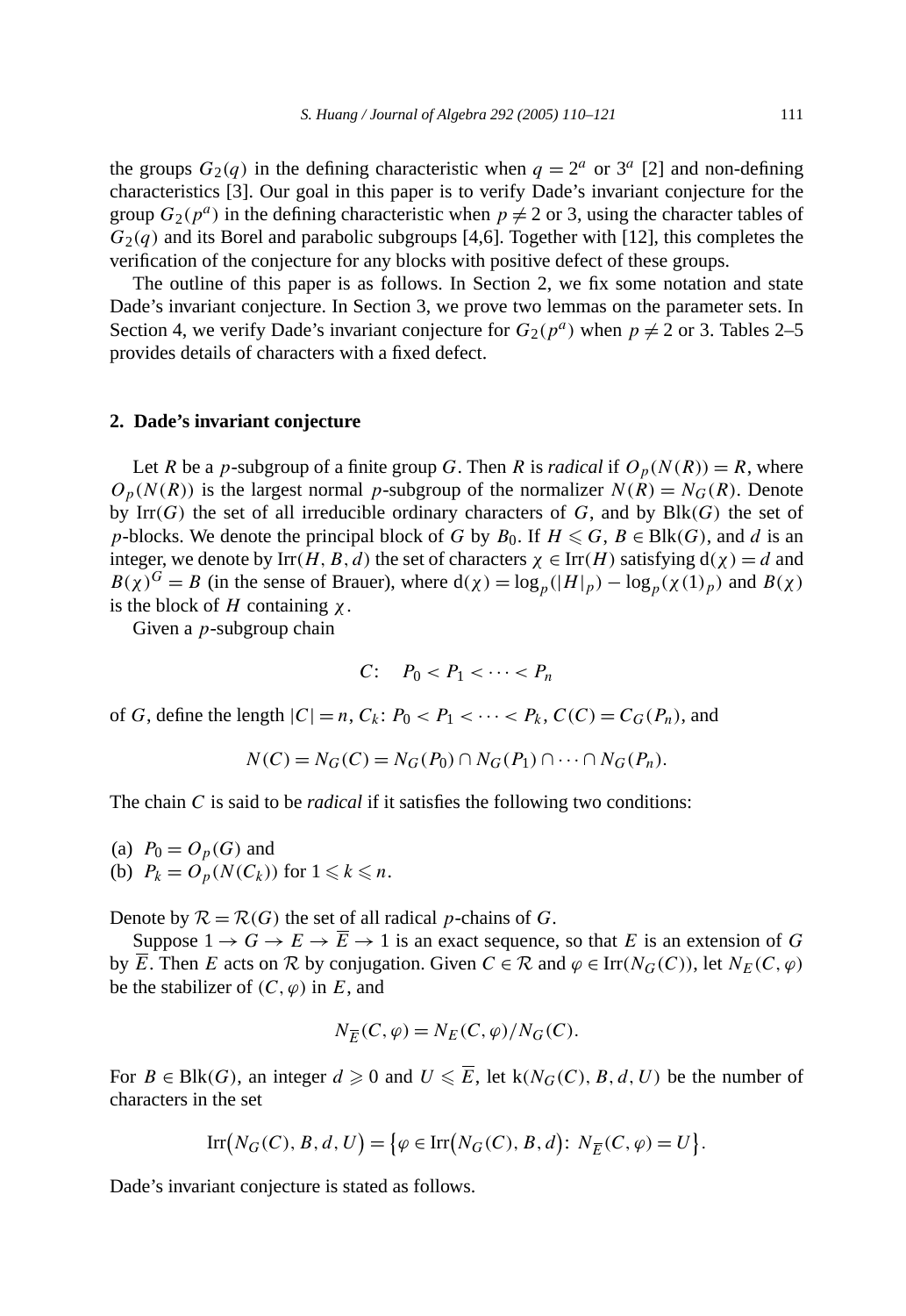**Dade's Invariant Conjecture** [8]*. If*  $O_p(G) = 1$  *and B is a p-block of G with defect group*  $D(B) \neq 1$ *, then* 

$$
\sum_{C \in \mathcal{R}/G} (-1)^{|C|} \mathbf{k}(N_G(C), B, d, U) = 0,
$$

*where* R*/G is a set of representatives for the G-orbits of* R*.*

Let  $A = Aut(G)$  and  $O = Out(G)$  be the automorphism and outer automorphism groups of *G*, respectively. Then we may suppose  $\overline{E} = Out(G)$ . If moreover,  $Out(G)$  is cyclic, then we set

$$
k(N_G(C), B, d, |U|) = k(N_G(C), B, d, U).
$$

Dade's invariant conjecture is equivalent to his final one (see [8]) if *G* has a trivial Schur multiplier and a cyclic outer automorphism group. If  $G = G_2(q)$ , then Out(G) is cyclic and the Schur multiplier of *G* is trivial except when  $q = 3$  or 4, in which case  $G_2(3)$  and *G*2*(*4*)* have Schur multipliers 3 and 2, respectively.

## **3. Two lemmas**

Let  $G = G_2(p^a)$  with  $p \neq 2$  or 3, let *W* be a Borel subgroup, *P*, *Q* the parabolic subgroups of *G*. Let  $O = Out(G)$ . If  $p \neq 2$  or 3, then  $O = \langle \alpha \rangle$  and  $A = G \rtimes \langle \alpha \rangle$ , where  $\alpha$  is a field automorphism of order *a*.

If  $L \in \{G, W, P, Q\}$ , then the character table of *L* is given in [4,6]. We will follow the same notation. Let  $X = X(q)$  be a parameter set given by [4], and let  $U \leq 0$ . Denote by  $C_X(U)$  the set of fixed-points of *X* under the action of *U*.

**Lemma 3.1.** In the notation of [4] (*cf. also* [9,10])*, suppose*  $p \neq 2$  *or* 3*, q* =  $p^a$ *, and t* | *a. Let*  $X(p^a)$  *be one of* 

$$
R_0(p^a), \quad {}^2R_2(p^a) \cup {}^2T_1(p^a), \quad {}^2R_3(p^a) \cup {}^2T_1(p^a), \quad {}^2R_1(p^a) \cup {}^2S_1(p^a),
$$
  

$$
{}^2R_1^*(p^a) \cup {}^2S_1^*(p^a).
$$

*Suppose*  $\langle \alpha \rangle$  *acts on*  $X(p^a)$  *by*  $x^{\alpha} = px$  *and*  $H = \langle \alpha^t \rangle$ *. Then* 

$$
C_{X(p^a)}(H) \simeq X(p^t)
$$

*as H-sets, where*  $\alpha$  *acts similarly on*  $X(p<sup>t</sup>)$ *.* 

**Proof.** (i) Suppose  $k \in R_0(p^a)$ , and

$$
C_{R_0(p^a)}(H) = \{x \in R_0(p^a): x^{\alpha^t} = x\} = \{x \in R_0(p^a): p^t x = x\}.
$$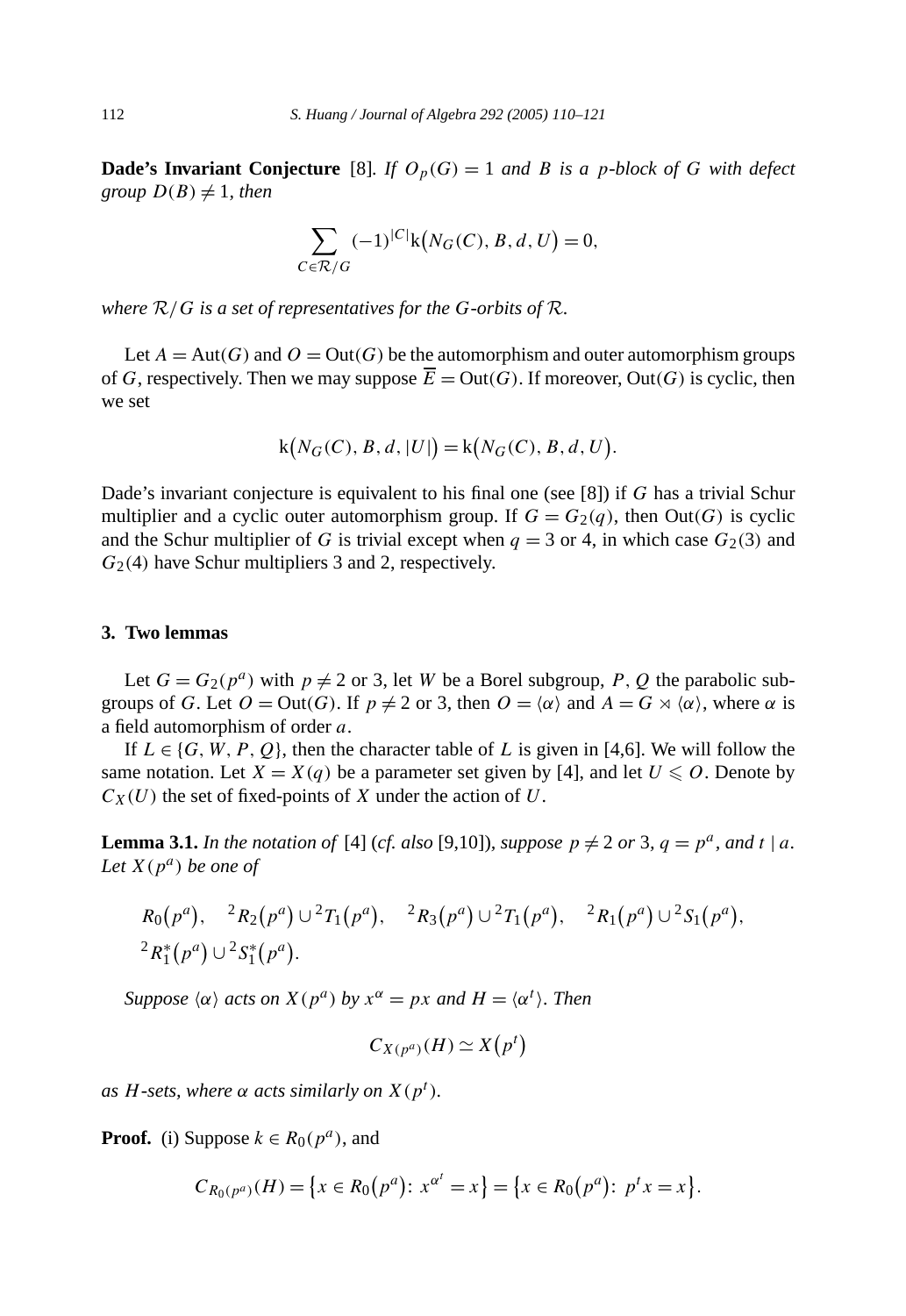We identify  $R_0(p^a)$  with  $\mathbb{Z}_{p^a-1}$ . Then  $k \in C_{R_0(p^a)}(H)$  if and only if  $(p^t - 1)k = 0$  in  $\mathbb{Z}_{p^a-1}$  (i.e.  $(p^t-1)k \equiv 0 \mod \mathbb{Z}_{p^a-1}$ ). Let

$$
L_t = \langle (p^a - 1)/(p^t - 1) \rangle \leq \mathbb{Z}_{q-1}.
$$

Then  $k \in C_{R_0(p^a)}(H)$  if and only if  $k \in L_t$ . But  $L_t \simeq \mathbb{Z}_{p^t-1} = R_0(p^t)$  as *H*-sets, so  $C_{R_0(p^a)}(H) \simeq R_0(p^t)$  as *H*-sets.

(ii) Let  $f = (p^{2a} - 1)/(p^{2t} - 1)$  and  $K_{2t} = \langle f \rangle \leq \mathbb{Z}_{q^2-1} = T_0(p^a)$ , so that  $K_{2t} \simeq$ *T*<sub>0</sub>*(p<sup>t</sup>)* =  $\mathbb{Z}_{p^{2t}-1}$ . Suppose  $x = \{i, qi\} \in {}^{2}T_1(p^a)$ , and

$$
C_{^{2}T_{1}(p^{a})}(H) = \{x \in {}^{2}T_{1}(p^{a}) : x^{\alpha'} = x\} = \{x \in {}^{2}T_{1}(p^{a}) : (p^{t}i, p^{t}qi) = (i, qi)\}.
$$

Then  $x \in C_{2T_1(p^a)}(H)$  if and only if  $p^t i = i$  or  $p^t i = qi$  since  $p^t qi = qi$  is equivalent to  $p^t i = i$ , and  $p^t q i = i$  is equivalent to  $p^t i = qi$ . In both cases,  $i \in K_{2t}$ .

If  $2t | a$ , then  $(p<sup>t</sup> + 1) | (p<sup>a</sup> - 1)$ , so that

$$
f = \frac{p^a - 1}{p^{2t} - 1}(q + 1)
$$

and by definition,  $i \notin T_1(p^a)$ . This is impossible, so that  $2t \nmid a$ .

Suppose  $x = \{i, qi\}$  such that  $i \in K_{2t}$  and  $i = (p^t + 1)k$  for some  $k \in K_{2t}$ . Then  $i \in$  $\langle (p^t + 1) f \rangle$ . Since

$$
(pt + 1) f = \frac{pa - 1}{pt - 1} (q + 1),
$$

it follows that  $i \notin T_1(p^a)$ , which is impossible. Thus,  $i \in T_1(p^t)$  and  $x = \{i, qi\}$  $\{i, p^t i\} \in {}^2T_1(p^t)$ . Here we identify  $K_{2t}$  with  $T_0(p^t)$ . Conversely, suppose  $x = \{i, p^t i\} \in$  ${}^2T_1(p^t)$  and  $2t \nmid a$ . Identify  $K_{2t}$  with  $T_0(p^t)$ . Then  $x = \{i, p^a i\} \in C_{^2T_1(p^a)}(H)$ . It follows that

$$
C_{^{2}T_{1}(p^{a})}(H) \simeq \begin{cases} {^{2}T_{1}(p^{t})} & \text{if } 2t \nmid a, \\ \emptyset & \text{if } 2t \mid a. \end{cases}
$$

as *H*-sets.

(iii) Suppose  $Y(p^a) = {}^2R_2(p^a)$ , and  $x = \{(i, j), (j, i)\}\in Y(p^a)$ . Then  $x \in C_{Y(p^a)}(H)$ if and only if  $p^t i = i$  and  $p^t j = j$  or  $p^t i = j$  and  $p^t j = i$  in  $R_0(p^a) = \mathbb{Z}_{q-1}$ . Let

$$
Y_{\ell}(p^a) = \begin{cases} \{ \{ (i, j), (j, i) \} \in C_{Y(p^a)}(H); \ p^t i = i, \ p^t j = j \} & \text{if } \ell = 1, \\ \{ \{ (i, j), (j, i) \} \in C_{Y(p^a)}(H); \ p^t i = j, \ p^t j = i \} & \text{if } \ell = 2. \end{cases}
$$

If *x* ∈ *Y*<sub>1</sub>( $p^a$ ), then *i*, *j* ∈ *L*<sub>*t*</sub>  $\approx \mathbb{Z}_{p^t-1} = R_0(p^t)$ ; and if *i* − *j* = 0 in *L*<sub>*t*</sub>, then *i* − *j* = 0 in  $R_0(p^a)$ , which is impossible, so that  $(i, j) \in R_2(p^t)$ , and hence  $x \in Y(p^t)$ . Conversely,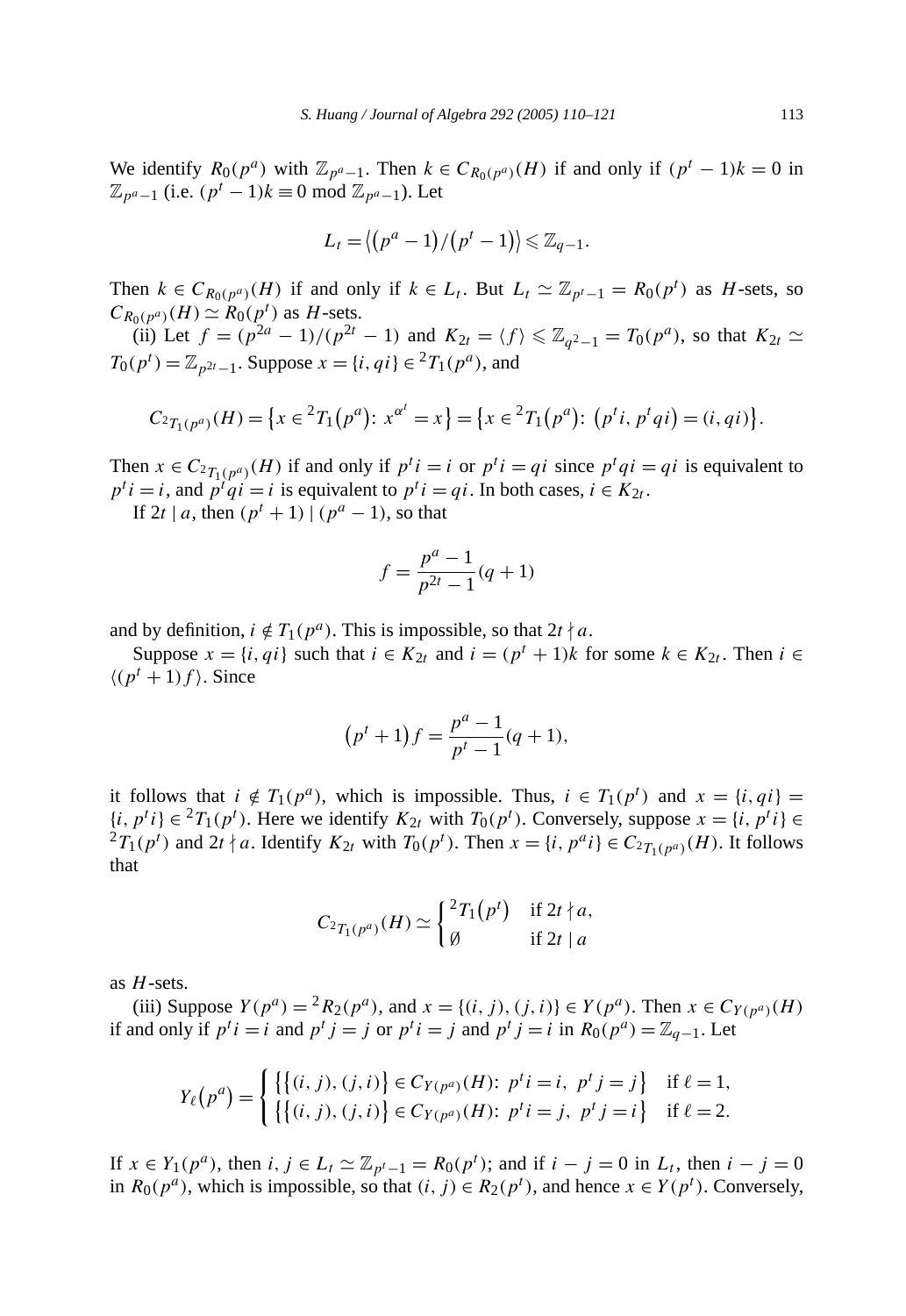each element of  $Y(p^t)$  is an element of  $C_{Y(p^a)}(H)$  after identifying  $L_t$  with  $R_0(p^t)$ . Thus

$$
Y_1(p^a) \simeq Y(p^t)
$$

as *H*-sets.

Suppose  $x = \{(i, j), (j, i)\}\in Y_2(p^a)$ . Then  $(p^{2t} - 1)i = 0$  in  $\mathbb{Z}_{p^a-1}$  and  $(p^{2t} - 1)$ *(p<sup>a</sup>* − 1), so 2*t* | *a*. In particular,  $i \text{ } \in L_{2t} = \langle (p^a - 1)/(p^{2t} - 1) \rangle \cong T_0(p^t) = \mathbb{Z}_{p^{2t} - 1}$ . If  $i = (p<sup>t</sup> + 1)k$  for some  $k \in L_{2t}$ , then  $j = p<sup>t</sup>i = p<sup>t</sup>(p<sup>t</sup> + 1)k = (p<sup>2t</sup> + p<sup>t</sup>)k = (p<sup>t</sup> + 1)k = i$ and *(i, j)* ∉  $R_2(p^a)$ , which is impossible. Thus  $i \notin (p^t + 1)\mathbb{Z}_{p^{2t}-1}$  and  $i \in T_1(p^t)$ ,  $\{i, j\} =$  $\{j, i\} = \{i, p^t i\} \in {}^2T_1(p^t)$ . Conversely, suppose  $\{i, p^t i\} \in {}^2T_1(p^t)$  and  $2t \mid a$ . Identify  $L_{2t}$ with *T*<sub>0</sub>( $p<sup>t</sup>$ ). Then *x* = {(*i, j*), (*j, i*)}  $\in Y_2(p^a)$ , where  $j = p<sup>t</sup>$ *i*. It follows that

$$
Y_2(p^a) \simeq \begin{cases}{}^2T_1(p^t) & \text{if } 2t \mid a, \\ \emptyset & \text{if } 2t \nmid a. \end{cases}
$$

as *H*-sets.

(iv) Suppose  $U(p^a) = {}^2R_3(p^a)$ , and  $x = \{(i, j), (i, i - j)\}\in U(p^a)$ . Then  $x \in$  $C_{U(p^a)}(H)$  if and only if  $p^t i = i$  and  $p^t j = j$  or  $p^t i = i$  and  $p^t j = i - j$  in  $R_0(p^a) =$  $\mathbb{Z}_{q-1}$ .

Let

$$
U_{\ell}(p^{a}) = \begin{cases} \{ \{(i, j), (i, i - j) \} \in C_{U(p^{a})}(H); \ p^{t} i = i, \ p^{t} j = j \} & \text{if } \ell = 1, \\ \{ \{(i, j), (i, i - j) \} \in C_{U(p^{a})}(H); \ p^{t} i = i, \ p^{t} j = i - j \} & \text{if } \ell = 2. \end{cases}
$$

If *x* ∈ *U*<sub>1</sub>( $p^a$ ), then *i*, *j* ∈ *L*<sub>*t*</sub>  $\approx \mathbb{Z}_{p^t-1} = R_0(p^t)$ ; and if *i* − 2*j* = 0 in *L*<sub>*t*</sub>, then *i* − 2*j* = 0 in  $R_0(p^a)$ , which is impossible, so that  $(i, j) \in R_3(p^t)$ , and hence  $x \in U(p^t)$ . Conversely, suppose *x* = {*(i, j), (i, i − j)*} ∈ *U*(*p<sup>t</sup>*). Identify *L<sub>t</sub>* with  $R_0(p^t)$ . Then  $x \in U_1(p^a)$ . It follows that

$$
U_1(p^a) \simeq U(p^t)
$$

as *H*-sets.

Suppose  $x = \{(i, j), (i, i - j)\} \in U_2(p^a)$ . Then  $p^t i = i$  and  $p^t j = i - j = p^t i - j$ , so that  $i \in L_t$ ,  $p^t(i - j) = j$ ,  $p^{2t}j = p^t(i - j) = j$  and  $j \in L_{2t} \simeq T_0(p^t) = \mathbb{Z}_{p^{2t}-1}$ . In *particular,*  $(p^{2t} - 1)$  |  $(p^a - 1)$  and so 2*t* | *a*. If *j* =  $(p^t + 1)$ *k* for some *k* ∈ *L*<sub>2*t*</sub>, then *i* − *j* =  $p^t j = (p^{2t} + p^t)k = (1 + p^t)k = j$  and  $(i, j) \notin R_3(p^a)$ , which is impossible. Thus  $j \notin I$ *(p<sup>t</sup>* + 1) $\mathbb{Z}_{p^{2t}-1}$  and *j* ∈ *T*<sub>1</sub>*(p<sup>t</sup>*). Thus {*j, p<sup>t</sup> j}* = {*j, i* − *j*} ∈ <sup>2</sup>*T*<sub>1</sub>*(p<sup>t</sup>)*. Conversely, suppose  $\{j, p^t j\} \in {}^2T_1(p^t)$  and  $2t \mid a$ . Identify  $L_{2t}$  with  $T_0(p^t)$ . Then  $x = \{(p^t + 1)j, j\}$ ,  $((p^t +$  $\{1j, p^t j\} \in U_2(p^a)$ . It follows that

$$
U_2(p^a) \simeq \begin{cases}{}^2T_1(p^t) & \text{if } 2t \mid a, \\ \emptyset & \text{if } 2t \nmid a. \end{cases}
$$

as *H*-sets.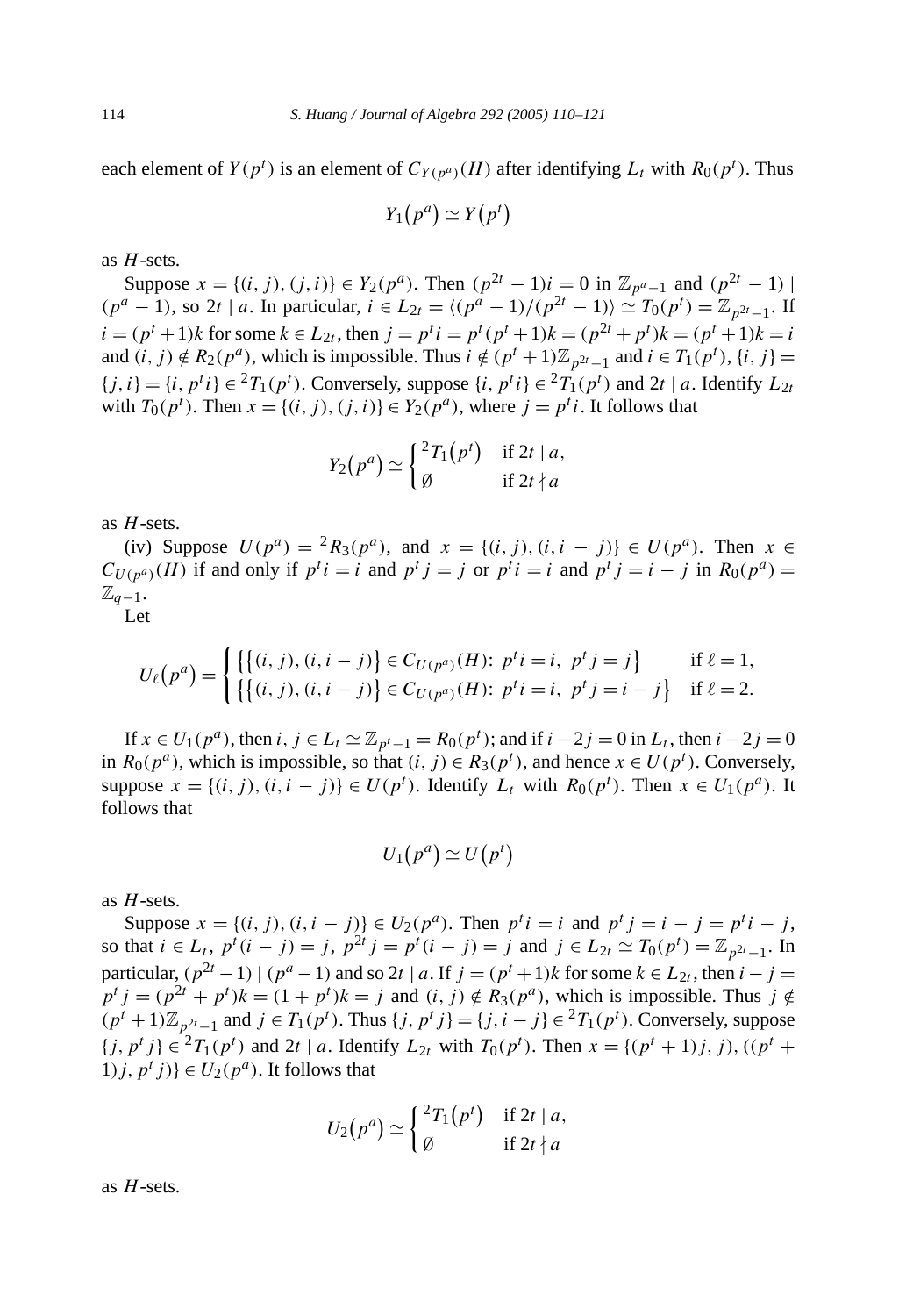(v) Let  $(E(p^a), F(p^a)) \in \{({}^2R_1(p^a), {}^2S_1(p^a)), ({}^2R_1^*(p^a), {}^2S_1^*(p^a))\}$ , and let  $X(p^a)$  = *E(p<sup>a</sup>)* ∪ *F(p<sup>a</sup>)*. If  $x = \{k, -k\} \in X(p^a)$ , then  $x \in C_{X(p^a)}(H)$  if and only if  $(p^t - 1)k = 0$ or  $(p^t + 1)k = 0$ . Let

$$
X_{\pm}(p^a) = \{ \{k, -k\} \in C_{X(p^a)}(H): \ (p^t \pm 1)k = 0 \},
$$

so that  $X_+(p^a) ∩ X_-(p^a) = ∅$ . Suppose  $x = \{k, -k\} ∈ X_-(p^a)$ , so that  $k ∈ L_t ⊇ \mathbb{Z}_{p^t-1} =$  $R_0(p^t)$ . Thus, if  $E(p^a) = {}^2R_1(p^a)$ , then  $k \in R_1(p^t)$ , and if  $E(p^a) = {}^2R_1^*(p^a)$ , then  $k \in$  $R_1^*(p^t)$ . So  $x \in E(p^t)$ . Conversely, if  $x \in E(p^t)$ , then  $x \in X_-(p^a)$  after identifying  $L_t$ with  $R_0(p^t)$ . It follows that

$$
X_{-}(p^{a})\simeq E(p^{t})
$$

as *H*-sets.

Suppose  $x = \{k, -k\}$  ∈  $X_+(p^a)$ . Then  $(p^t + 1)$  |  $(p^a - 1)$  or  $(p^t + 1)$  |  $(p^a + 1)$  according as 2*t* | *a* or 2*t*  $\nmid a$ . In the former case, let  $J_t = \langle (p^a - 1)/(p^t + 1) \rangle \simeq \mathbb{Z}_{p^t+1}$ , and in the later case let  $J_t$  be the subgroup  $\langle (p^a + 1)/(p^t + 1) \rangle \leq \mathbb{Z}_{q+1}$ . Then  $k \in J_t$ and  $J_t \simeq S_0(p^t) = \mathbb{Z}_{p^t+1}$  as *H*-sets. Thus, if  $F(p^a) = {}^2S_1(p^a)$ , then  $k \in S_1(p^t)$ , and if  $F(p^a) = {}^2S_1^*(p^a)$ , then  $k \in S_1^*(p^t)$ . So  $x \in F(p^t)$ . Conversely, if  $x \in F(p^t)$ , then  $x \in X_+(p^a)$  after identifying  $J_t$  with  $S_0(p^t)$ . It follows that

$$
X_+(p^a) \simeq F(p^t)
$$

as  $H$ -sets.  $\Box$ 

**Lemma 3.2.** *Suppose*  $p \neq 2$  *or* 3*,*  $q = p^a$ *, and*  $t | a$ *. Let* 

$$
X(p^a) = {}^4T_3(p^a) \cup {}^4T_3(p^a) \cup {}^6V_1^*(p^a) \cup {}^6W_1^*(p^a) \cup {}^{12}R_6(p^a) \cup {}^{12}S_6(p^a)
$$
  
(disjoint union).

*Suppose*  $\langle \alpha \rangle$  *acts on*  $X(p^a)$  *by*  $x^{\alpha} = px$  *and*  $H = \langle \alpha^t \rangle$ *. Then* 

$$
C_{X(p^a)}(H) \simeq X(p^t)
$$

*as H-sets, where*  $\alpha$  *acts similarly on*  $X(p<sup>t</sup>)$ *.* 

**Proof.** Let  $\mathbb{F}_q$  be a finite field with *q* elements and  $\overline{\mathbb{F}}_q$  an algebraic closure of  $\mathbb{F}_q$ . Let  $\overline{T}$ the maximal torus of  $\overline{G} = G_2(\overline{\mathbb{F}}_q)$  and  $\overline{W} = N_{\overline{G}}(\overline{T})/\overline{T}$  the Weyl group of  $\overline{G}$ .

Let  $\chi = \chi(x)$  be an irreducible character of  $G_2(q)$  labeled by the parameter x [4]. Then  $\chi(x)^\alpha = \chi(px)$  (which will be verified later). In addition, let  $(s, \mu)$  be the semisimple and unipotent labels of  $\chi(x)$ . Then  $x \in X(p^a)$  if and only if  $(s, \mu) = (s, 1)$  with *s* regular (cf. [11, p. 359]), so that  $C_{\overline{G}}(s) = \overline{T}$ . Thus  $\chi^{\alpha^t} = \chi$  if and only if  $(s)_{G}^{\alpha^t} = (s)_{G}$ , namely,  $s^{\alpha'} = s^w$  for some  $w \in \overline{W}$ , where  $(s)_G$  is the conjugacy class of *G* containing *s*. Thus  $\chi^{\alpha^t} = \chi$  if and only if  $s \in C_{\overline{T}}(\alpha^t w^{-1})$ , namely, *s* is a regular element of  $G_2(p^t)$ , since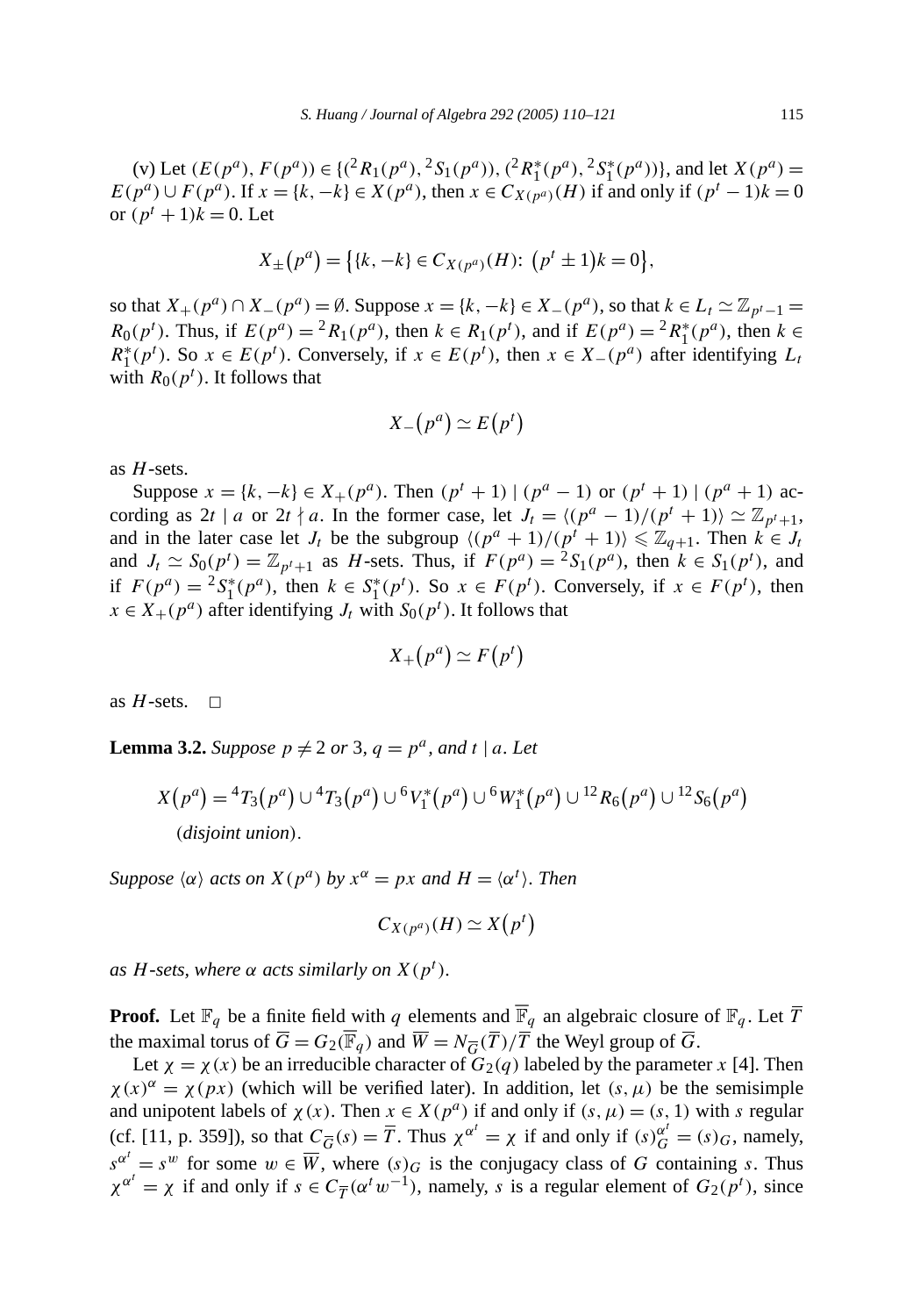$C_{\overline{T}}(\alpha^t w^{-1})$  is a maximal torus of  $G_2(p^t)$ . But a regular element *s* of  $G_2(p^t)$  labels an irreducible character  $\psi = \psi_{s,1}$  of  $G_2(p^t)$  such that its parameter *y* (see [4]) lies in  $X(p^t)$ . It follows that

$$
C_{X(p^a)}(H) \simeq X(p^t)
$$

as  $H$ -sets.  $\Box$ 

**Remark.** Lemma 3.2 can also be proved by a direct calculation as that of Lemma 3.1, and part of Lemma 3.1 can be proved using a similar idea to that of Lemma 3.2.

# **4. Proof for**  $G_2(p^a)$

In this section, we prove Dade's invariant conjecture for  $G = G_2(p^a)$  in the defining characteristic when  $p \neq 2$  or 3.

Suppose  $p \neq 2, 3, 0 = Out(G) = \langle \alpha \rangle$ , where  $\alpha$  is a field automorphism of *G* with order *a*. We may assume that *α* stabilizes *W*, *P* and *Q*. According to the Borel–Tits theorem [5], the normalizers of radical *p*-subgroups are parabolic subgroups. The radical *p*-chains of *G* (up to *G*-conjugacy) are given in Table 1.

Since  $C(5)$ :  $1 < O_p(Q) < O_p(W)$  and  $C(6)$ :  $1 < O_p(W)$  have the same normalizers  $N_G(C(5)) = N_G(C(6))$  and  $N_A(C(5)) = N_A(C(6))$ , it follows that

$$
k(N_G(C(5)), B_0, d, u) = k(N_G(C(6)), B_0, d, u).
$$

Thus, the contribution of  $C(5)$  and  $C(6)$  in the alternating sum of Dade's invariant conjecture is zero. Dade's invariant conjecture for *G* is equivalent to

$$
k(G, B_0, d, u) + k(W, B_0, d, u) = k(P, B_0, d, u) + k(Q, B_0, d, u)
$$
 (1)

for any  $u \mid a$ .

**Theorem 4.1.** Let *B* be a *p*-block of  $G = G_2(p^a)$  with a positive defect. Then *B* satisfies *the invariant conjecture of Dade.*

| Table 1 |                            |  |
|---------|----------------------------|--|
|         | Radical $p$ -chains of $G$ |  |

| C    |                        | $N_G(C)$ | $N_A(C)$                           |
|------|------------------------|----------|------------------------------------|
| C(1) |                        | G        | А                                  |
| C(2) | $1 < O_p(P)$           | P        | $P \rtimes \langle \alpha \rangle$ |
| C(3) | $1 < O_p(P) < O_p(W)$  | W        | $W \rtimes \langle \alpha \rangle$ |
| C(4) | $1 < O_p(Q)$           | o        | $Q \rtimes \langle \alpha \rangle$ |
| C(5) | $1 < O_p(Q) < O_p(W)$  | W        | $W \rtimes \langle \alpha \rangle$ |
| C(6) | 1 < O <sub>p</sub> (W) | W        | $W \rtimes \langle \alpha \rangle$ |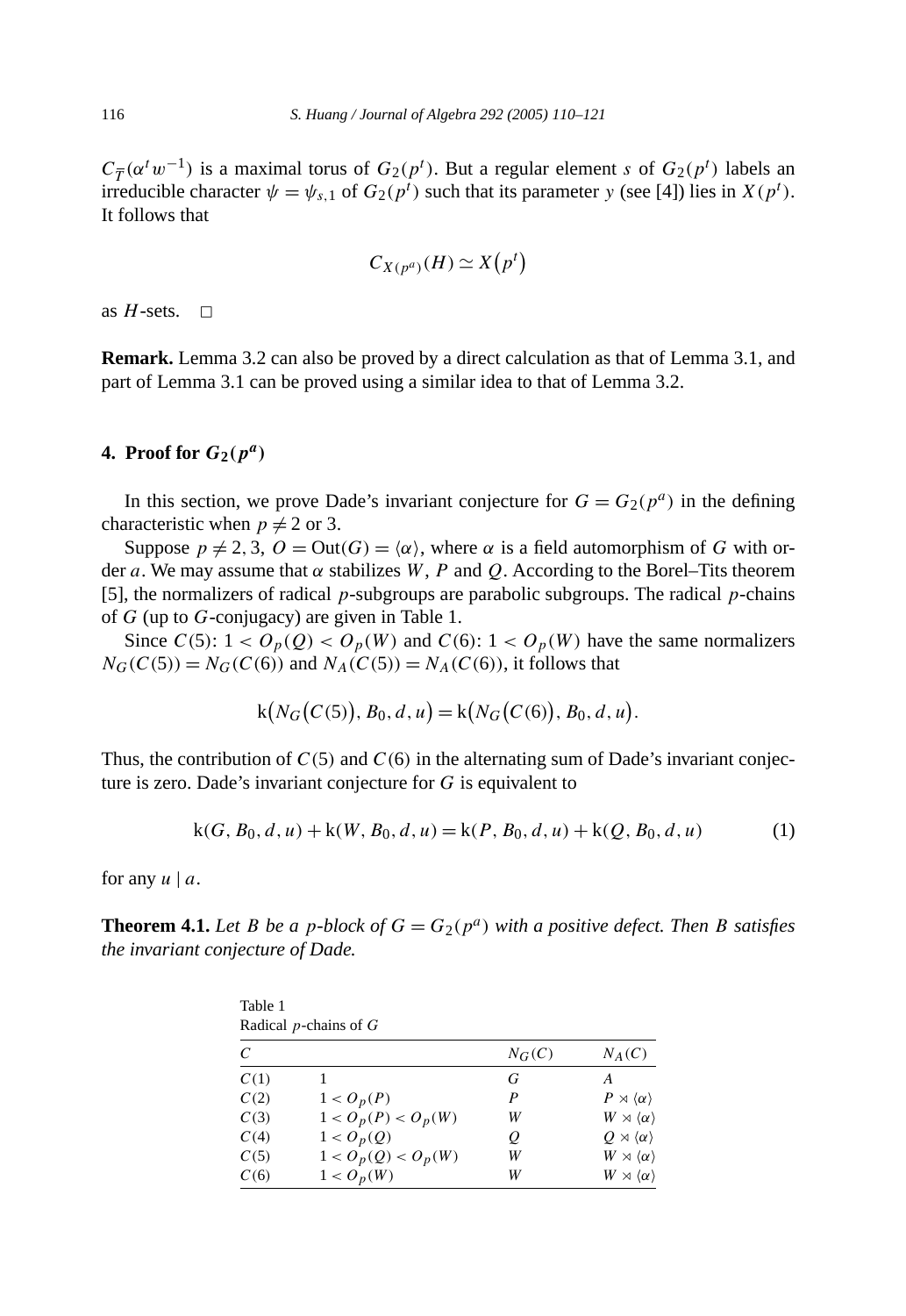**Proof.** Since  $D(B) \neq 1$ , it follows that  $B = B_0 = B_0(G)$  is the principal block. Let  $L \in$  $\{G, W, P, Q\}$ . By [4,6], k(L, B<sub>0</sub>, d) = 0 when  $d \notin \{3a, 4a, 5a, 6a\}$ .

The action of *O* on the conjugacy *L*-classes induces an action of *O* on the set  $\text{Irr}(L, B_0, d)$ , and then an action on the parameter sets. Using the values of characters in Irr $(L, B_0, d)$  acting on the classes listed in the last column of Tables 2–5, we can describe the action of *O* on the parameter sets.

(i) If  $d = 3a$ , then  $\text{Irr}(G, B_0, 3a) = \{X_{31}\}\text{, }\text{Irr}(P, B_0, 3a) = \{\theta_8\}$ ,  $\text{Irr}(W, B_0, 3a) =$ Irr $(Q, B_0, 3a) = \emptyset$ . Thus (1) holds.

(ii) Suppose  $d = 4a$ , so that Irr(L, B<sub>0</sub>, d) is given by Table 3. If  $\theta \in \{X_{21} \in$ Irr*(G),*  $\theta_i(k) \in \text{Irr}(W)$ :  $i = 7, 8$ }, then by the degrees or values of  $\theta$  on the classes given in the last column of Table 3, it follows that  $\theta^{\alpha} = \theta$ . Similarly, if  $\theta \in {\theta_i \in \text{Irr}(P)}$ ,  $\theta_{12} \in$ Irr(Q):  $9 \le i \le 12$ , then by the degrees or values of  $\theta$  on the classes given in the last column of Table 3, it follows that  $\theta^{\alpha} = \theta$ .

Let  $A(p^a) = R_0(p^a)$  and  $B(p^a) = {}^2R_1(p^a) \cup {}^2S_1(p^a) \cup \{1\}$  with  $1^\alpha = 1$ . Here, 1 denotes the parameter of  $\theta_7 \in \text{Irr}(P)$ . Then

$$
|A(p^{a})| = |B(p^{a})| = p^{a} - 1.
$$

Let  $U(p^a) = A(p^a) \cup B(p^a)$ . Then using the values of characters on the classes listed in the last column of Table 3, we know that the action of  $\alpha$  on  $U(p^a)$  is given by  $x^{\alpha} = px$  for

Table 2 The characters of defect 3*a*

| Group      | Character  | Degree              | Parameter | Number | Class |
|------------|------------|---------------------|-----------|--------|-------|
| $G_2(p^a)$ | $X_{31}$   | $q^3(q^3+\epsilon)$ |           |        |       |
|            | $\theta_8$ | $q^3(q-1)$          |           |        |       |

Table 3 The characters of defect 4*a*

| Group      | Character                                                                | Degree                                                               | Parameter                | Number                       | Class                                        |
|------------|--------------------------------------------------------------------------|----------------------------------------------------------------------|--------------------------|------------------------------|----------------------------------------------|
| $G_2(p^a)$ | $X_{21}$                                                                 | $q^2(q^4+q^2+1)$                                                     |                          | 1                            |                                              |
| W          | $\chi_7(k)$<br>$\theta_7(k)$<br>$\theta_8(k)$                            | $q^2(q-1)$<br>$q^2(q-1)^2/2$<br>$q^2(q-1)^2/2$                       | $R_0$                    | $q-1$<br>$\overline{2}$<br>2 | $C_{11}(i)$<br>$B_{34}$<br>$B_{34}$          |
| P          | $\chi_7(k)$<br>$\chi_8(k)$<br>$\theta_7$                                 | $q^2(q^2-1)$<br>$q^2(q-1)^2$<br>$q^2(q-1)$                           | ${}^2R_1$<br>$^{2}S_{1}$ | $(q-3)/2$<br>$(q-1)/2$<br>1  | $C_{11}(i)$<br>$D_{11}(i)$                   |
|            | $\theta$ <sub>9</sub><br>$\theta_{10}$<br>$\theta_{11}$<br>$\theta_{12}$ | $q^2(q-1)^2/2$<br>$q^2(q-1)^2/2$<br>$q^2(q^2-1)/2$<br>$q^2(q^2-1)/2$ |                          | 1<br>1<br>1<br>1             | $A_{61}$<br>$A_{61}$<br>$A_{61}$<br>$A_{61}$ |
| Q          | $\theta_{12}$                                                            | $q^2(q-1)$                                                           |                          | 1                            |                                              |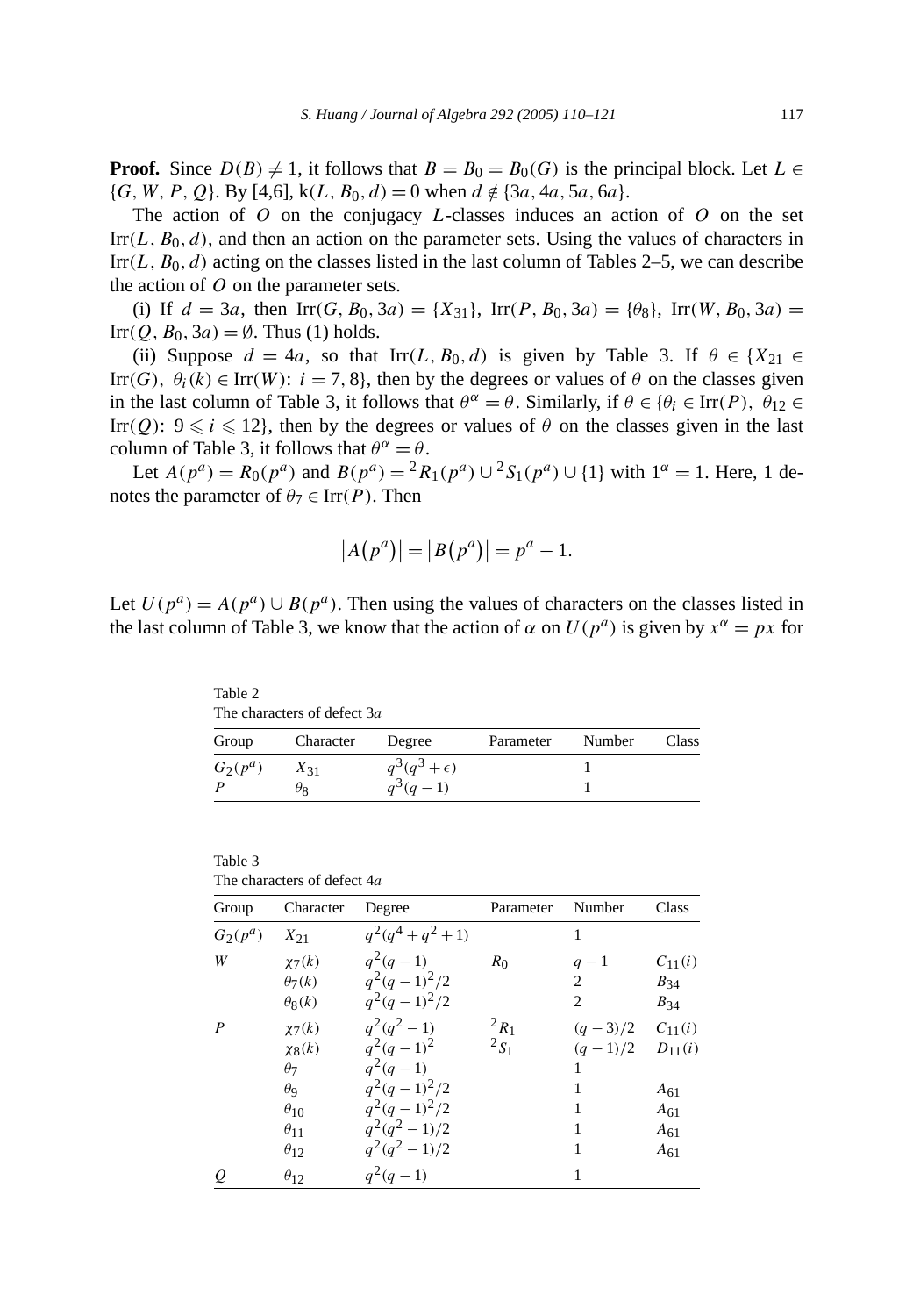any  $x \in U(p^a) \setminus \{1\}$ . If  $t \mid a$  and  $H = \langle \alpha^t \rangle \leq 0$ , then by Lemma 3.1,  $C_{A(p^a)}(H) \simeq A(p^t)$ and  $C_{B(p^a)}(H) \simeq B(p^t)$ , so that

$$
A(p^a) \simeq B(p^a) \tag{2}
$$

as *O*-sets. It follows that (1) holds.

(iii) Suppose  $d = 5a$ , so that Irr(L, B<sub>0</sub>, d) is given by Table 4. Since  $\theta_2(k, \ell)$ Ind $_{W}^{Q}(\theta_{2}(k,\ell))$  for each pair  $(k,\ell)$ , it follows that

$$
\theta_2(k,\ell)^\alpha = \operatorname{Ind}_{W}^Q(\theta_2(k,\ell)^\alpha),
$$

and  $\{\rho \theta_2(k, \ell)\} \simeq \{\psi \theta_2(k, \ell)\}\$ as *O*-sets.

Similarly, since  $\theta_3(x) = \text{Ind}_{W}^Q(\theta(x))$  for each  $x \in K^*$  and  $\epsilon = 1$ , it follows that

$$
\theta_3(x)^\alpha = \operatorname{Ind}_{W}^Q(\theta(x)^\alpha),
$$

and  $\{\rho \theta_3(x)\} \simeq \{w \theta(x)\}\$ as *O*-sets.

Moreover, since  $\theta_4(x) = \text{Ind}_{W}^Q(\theta(x))$  for each  $x \in K$  and  $\epsilon = -1$ , it follows that

$$
\theta_4(x)^\alpha = \operatorname{Ind}_{W}^Q(\theta(x)^\alpha),
$$

and  $\{\rho \theta_4(x)\} \simeq \{\psi \theta(x)\}$  as *O*-sets.

Let

$$
\Phi_G = \{X_{23}, X_{24}, X_{13}, X_{14}, X_{17}, X_{18}, X_{19}, \overline{X}_{19}\} \subseteq \text{Irr}(G),
$$
  
\n
$$
\Phi_P = \{\theta_2(k), \theta_3(k), \theta_4, \theta_5, \theta_6(k)\} \subseteq \text{Irr}(P),
$$
  
\n
$$
\Phi_Q = \{\theta_5(k), \theta_6(k), \theta_7, \theta_8, \theta_9, \theta_{10}\} \subseteq \text{Irr}(Q).
$$

If  $\theta \in \Phi_G \cup \{\theta_i(k) \in \text{Irr}(W): 3 \leq i \leq 6\}$ , then by the degrees or values of  $\theta$  on the classes given in the last column of Table 4, it follows that  $\theta^{\alpha} = \theta$ . Similarly, if  $\theta \in \Phi_P \cup \Phi_O$ , then by the degrees or values of  $\theta$  on the classes given in the last column of Table 4, it follows that  $\theta^{\alpha} = \theta$ .

Let  $C(p^a) = {}^2R_1^*(p^a) \cup {}^2S_1^*(p^a) \cup \{1\} \cup \{2\}$  with  $1^\alpha = 1$  and  $2^\alpha = 2$ . Here, 1, 2 denote the parameters of  $X_{15}$ ,  $X_{16} \in \text{Irr}(G)$ . Using the values of characters on the classes listed in the last column of Table 4, we know that the action of  $\alpha$  on  $C(p^a)$  is given by  $x^{\alpha} = px$  for any  $x \in C(p^a) \setminus (\{1\} \cup \{2\})$ . If  $t \mid a$  and  $H = \langle \alpha^t \rangle \leq 0$ , then by Lemma 3.1,  $C_{C(p^a)}(H) \simeq$  $C(p<sup>t</sup>)$ . Since  $|C(p<sup>a</sup>)| = p<sup>a</sup> - 1$ , it follows that

$$
C(p^a) \simeq A(p^a) \tag{3}
$$

as *O*-sets, where  $A(p^a)$  is defined as in the proof of (ii). Similarly, (ii) (where  $B(p^a)$  with 1 as parameter of  $X_{33} \in \text{Irr}(G)$ ) still holds when  $d = 5a$ . It follows by (2) and (3) that (1) holds.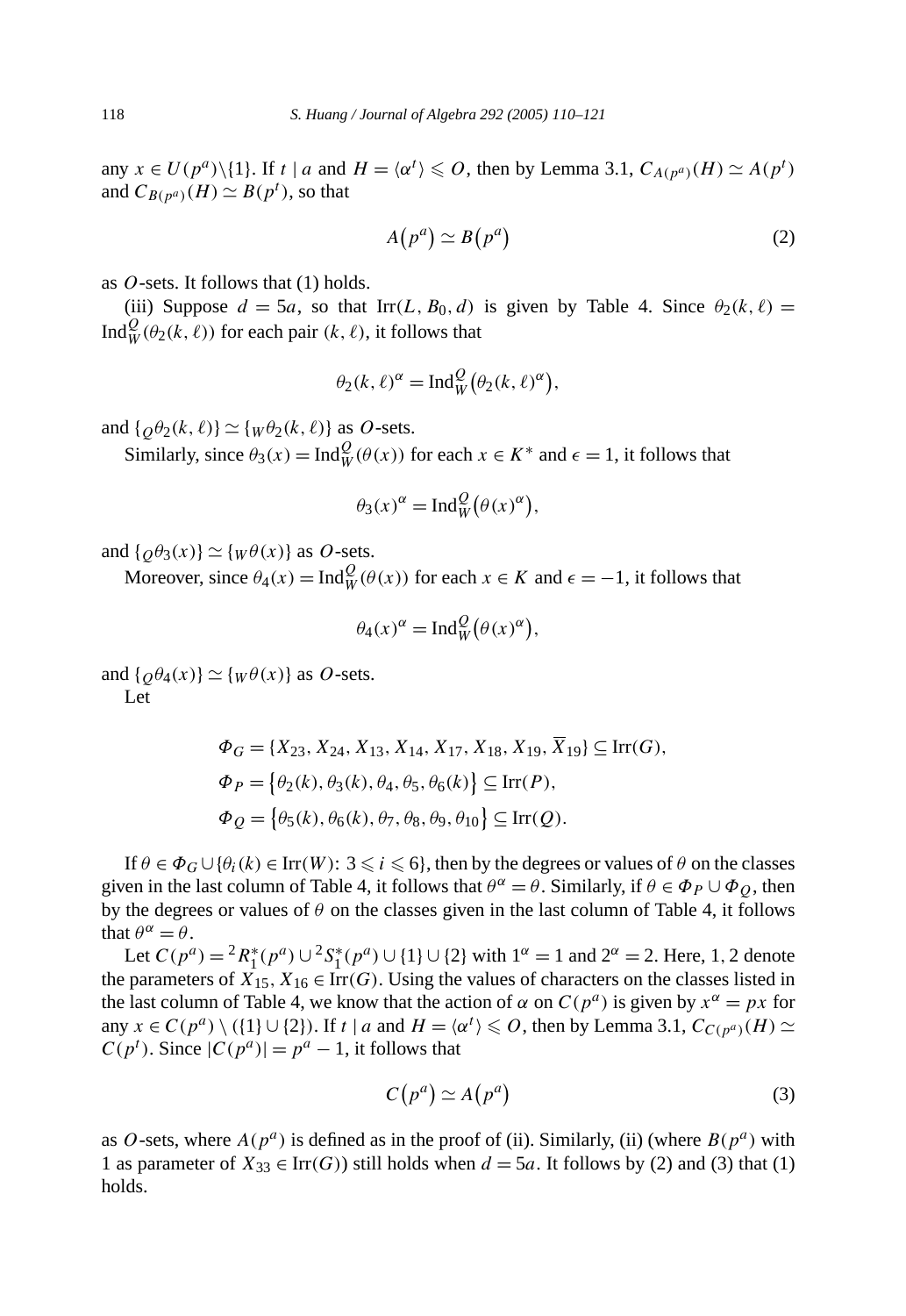| Table 4                     |  |
|-----------------------------|--|
| The characters of defect 5a |  |

|         | $\mathbf{1}$                                                                                                                                                             |                                                                                                                                                                                                                                               |
|---------|--------------------------------------------------------------------------------------------------------------------------------------------------------------------------|-----------------------------------------------------------------------------------------------------------------------------------------------------------------------------------------------------------------------------------------------|
|         |                                                                                                                                                                          | $\boldsymbol{A}_1$                                                                                                                                                                                                                            |
|         | $\,1$                                                                                                                                                                    | A <sub>1</sub>                                                                                                                                                                                                                                |
|         | $\mathbf{1}$                                                                                                                                                             |                                                                                                                                                                                                                                               |
|         | $\mathbf{1}$                                                                                                                                                             |                                                                                                                                                                                                                                               |
|         | $\,1$                                                                                                                                                                    |                                                                                                                                                                                                                                               |
|         | $\mathbf{1}$                                                                                                                                                             |                                                                                                                                                                                                                                               |
|         | $\mathbf{1}$                                                                                                                                                             | B <sub>0</sub>                                                                                                                                                                                                                                |
|         | $\mathbf{1}$                                                                                                                                                             | $B_{0}$                                                                                                                                                                                                                                       |
|         | $\mathbf{1}$                                                                                                                                                             | A <sub>2</sub>                                                                                                                                                                                                                                |
|         | $\mathbf{1}$                                                                                                                                                             | $A_{31}$                                                                                                                                                                                                                                      |
|         |                                                                                                                                                                          |                                                                                                                                                                                                                                               |
|         | $(q-4-\epsilon)/2$                                                                                                                                                       | $C_{22}(i)$                                                                                                                                                                                                                                   |
|         | $(q - 3)/2$                                                                                                                                                              | $C_{12}(i)$                                                                                                                                                                                                                                   |
|         | $(q-1)/2$                                                                                                                                                                | $D_{12}(i)$                                                                                                                                                                                                                                   |
|         | $(q-2+\epsilon)/2$                                                                                                                                                       | $D_{22}(i)$                                                                                                                                                                                                                                   |
|         |                                                                                                                                                                          | $C_{51}(i)$                                                                                                                                                                                                                                   |
| $R_0$   | $q-1$                                                                                                                                                                    | $C_{41}(i)$                                                                                                                                                                                                                                   |
| $R_{0}$ | $q-1$                                                                                                                                                                    | $C_{21}(i)$                                                                                                                                                                                                                                   |
| $K^*$   | $q-1$                                                                                                                                                                    |                                                                                                                                                                                                                                               |
| K       | q                                                                                                                                                                        |                                                                                                                                                                                                                                               |
|         | 9                                                                                                                                                                        |                                                                                                                                                                                                                                               |
|         | $\overline{c}$                                                                                                                                                           | $B_{25}$                                                                                                                                                                                                                                      |
|         | $\overline{c}$                                                                                                                                                           | $B_{25}$                                                                                                                                                                                                                                      |
|         | $\overline{c}$                                                                                                                                                           | $B_{11}$                                                                                                                                                                                                                                      |
|         | $\overline{c}$                                                                                                                                                           | $B_{11}$                                                                                                                                                                                                                                      |
|         |                                                                                                                                                                          | $C_{31}(i)$                                                                                                                                                                                                                                   |
|         |                                                                                                                                                                          | $C_{31}(i)$                                                                                                                                                                                                                                   |
|         | 2                                                                                                                                                                        | $B_{11}$                                                                                                                                                                                                                                      |
|         | $\overline{c}$                                                                                                                                                           | $B_{11}$                                                                                                                                                                                                                                      |
|         | $\mathbf{1}$                                                                                                                                                             | $B_2(1), B_2(2)$                                                                                                                                                                                                                              |
|         | $\mathbf{1}$                                                                                                                                                             | $B_2(1), B_2(2)$                                                                                                                                                                                                                              |
|         | $\overline{c}$                                                                                                                                                           | $B_2(1), B_2(2)$                                                                                                                                                                                                                              |
|         |                                                                                                                                                                          | $C_{31}(i)$                                                                                                                                                                                                                                   |
|         |                                                                                                                                                                          | $C_{21}(i)$                                                                                                                                                                                                                                   |
|         |                                                                                                                                                                          | ${\cal C}_{11}(i)$                                                                                                                                                                                                                            |
|         |                                                                                                                                                                          | $D_{11}(i)$                                                                                                                                                                                                                                   |
|         |                                                                                                                                                                          |                                                                                                                                                                                                                                               |
|         |                                                                                                                                                                          |                                                                                                                                                                                                                                               |
|         |                                                                                                                                                                          |                                                                                                                                                                                                                                               |
|         |                                                                                                                                                                          | $B_{11}$                                                                                                                                                                                                                                      |
|         |                                                                                                                                                                          | $B_{11}$                                                                                                                                                                                                                                      |
|         |                                                                                                                                                                          | $A_{41}$                                                                                                                                                                                                                                      |
|         |                                                                                                                                                                          | $A_{41}$                                                                                                                                                                                                                                      |
|         |                                                                                                                                                                          | $A_{41}$                                                                                                                                                                                                                                      |
|         |                                                                                                                                                                          | $A_{41}$                                                                                                                                                                                                                                      |
|         |                                                                                                                                                                          |                                                                                                                                                                                                                                               |
|         | ${}^{2}R_{1}^{*}$<br>$2R_1$<br>$^{2}S_1$<br>$^{2}S_{1}^{*}$<br>$R_0$<br>R <sub>0</sub><br>$R_0$<br>$R_{0}$<br>${}^2R_1$<br>$\mathfrak{R}_0$<br>$^{2}S_{1}$<br>$K^*$<br>K | $\mathbf{1}$<br>$q-1$<br>$q-1$<br>$q-1$<br>$q-1$<br>$(q - 3)/2$<br>$q-1$<br>$(q-1)/2$<br>9<br>$q-1$<br>$\boldsymbol{q}$<br>$\boldsymbol{2}$<br>$\overline{c}$<br>$\mathbf{1}$<br>$\mathbf{1}$<br>$\mathbf{1}$<br>$\mathbf{1}$<br>$\mathbf{1}$ |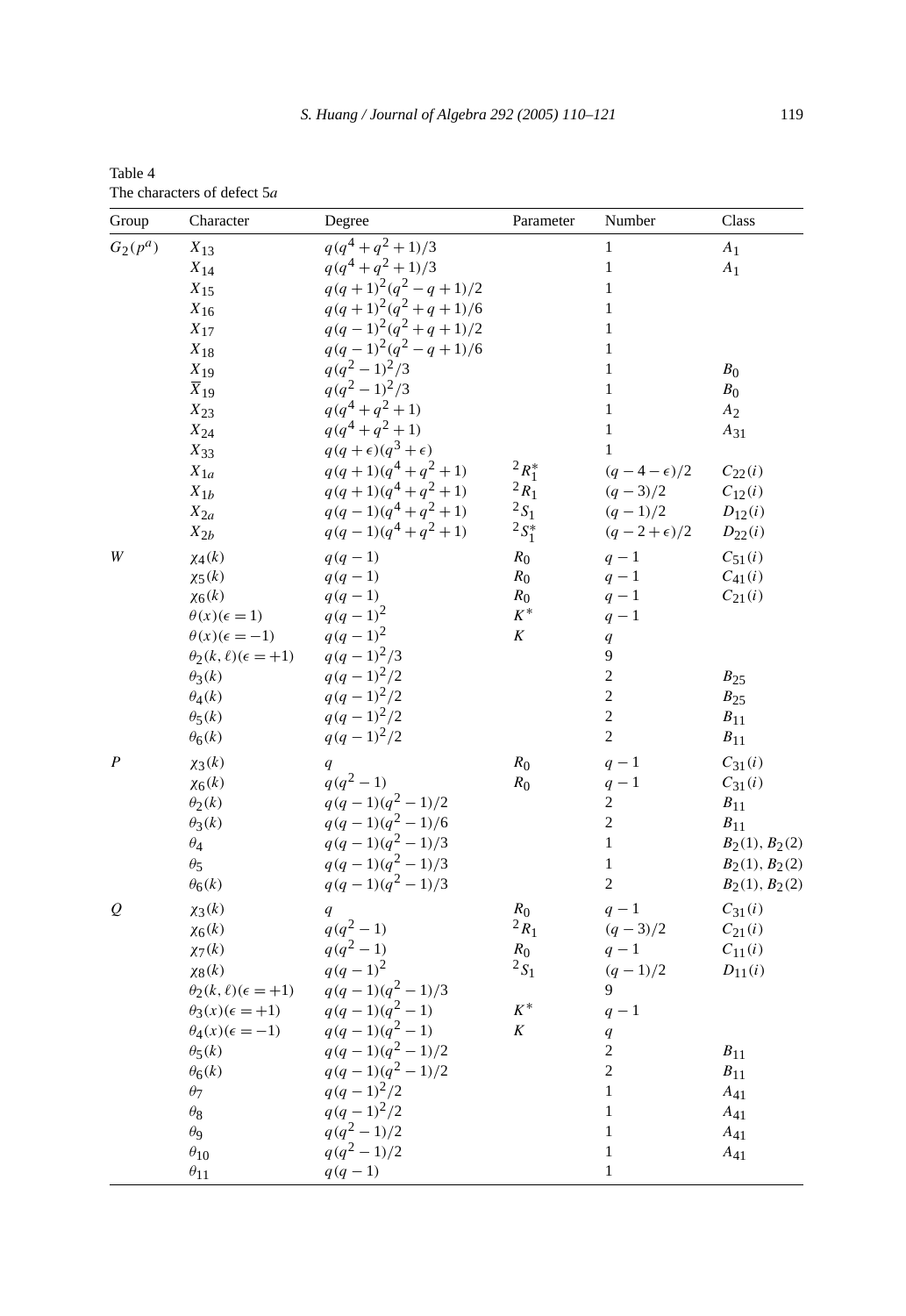| Group             | Character                                        | Degree               | Parameter         | Number                     | Class                 |
|-------------------|--------------------------------------------------|----------------------|-------------------|----------------------------|-----------------------|
| ${\cal G}_2(p^a)$ | $X_{11}$                                         | 1                    |                   | $\mathbf{1}$               |                       |
|                   | $X_{32}$                                         | $q^3 + \epsilon$     |                   | $\mathbf{1}$               |                       |
|                   | $X_{22}$                                         | $q^4 + q^2 + 1$      |                   | 1                          |                       |
|                   | $X'_{1a}$<br>$X'_{2b}$<br>$X'_{1b}$<br>$X'_{2a}$ | $(q+1)(q^4+q^2+1)$   | ${}^{2}R_{1}^{*}$ | $(q-4-\epsilon)/2$         | $E_1(i)$              |
|                   |                                                  | $(q-1)(q^4+q^2+1)$   | $^{2}S_{1}^{*}$   | $(q-2+\epsilon)/2$         | $E_2(i)$              |
|                   |                                                  | $(q+1)(q^4+q^2+1)$   | $^{2}R_{1}$       | $(q - 3)/2$                | $E_2(i)$              |
|                   |                                                  | $(q-1)(q^4+q^2+1)$   | $2S_1$            | $(q-1)/2$                  | $E_1(i)$              |
|                   | $X_1$                                            | $(q+1)^2(q^4+q^2+1)$ | $12 R_6$          | $(q^2-8q+17+2\epsilon)/12$ | $C_{11}(i)$           |
|                   | $X_2$                                            | $(q-1)^2(q^4+q^2+1)$ | $^{12}S_6$        | $(q^2-4q+5-2\epsilon)/12$  | $D_{11}(i)$           |
|                   | $X_a$                                            | $q^6 - 1$            | $^{4}T_{3}$       | $(q-1)^2/4$                | $C_{22}(i)$           |
|                   | $X_b$                                            | $q^6 - 1$            | $4T_3$            | $(q-1)^2/4$                | ${\cal C}_{12}(i)$    |
|                   | $X_3$                                            | $(q^2-1)^2(q^2-q+1)$ | ${}^{6}V_1^*$     | $(q^2+q-1-\epsilon)/6$     | $E_3(i)$              |
|                   | $X_6$                                            | $(q^2-1)^2(q^2+q+1)$ | $6W_1^*$          | $(q^2+q-1+\epsilon)/6$     | $E_4(i)$              |
| W                 | $\chi_1(k,\ell)$                                 | $\mathbf{1}$         | $R_0 \times R_0$  | $(q-1)^2$                  | $C_{41}(i)$           |
|                   | $\chi_2(k)$                                      | $q-1$                | $R_0$             | $q-1$                      | $C_{61}(i)$           |
|                   | $\chi_3(k)$                                      | $q-1$                | $R_0$             | $q-1$                      | $C_{31}(i)$           |
|                   | $\theta_1$                                       | $(q-1)^2$            |                   | 1                          |                       |
| $\boldsymbol{P}$  | $\chi_1(k)$                                      | $\mathbf{1}$         | R <sub>0</sub>    | $q-1$                      | $C_{31}(i)$           |
|                   | $\chi_2(k,\ell)$                                 | $q+1$                | ${}^2R_3$         | $(q-1)(q-2)/2$             | $C_{31}(i)$           |
|                   | $\chi_4(k)$                                      | $q-1$                | $^{2}T_{1}$       | $q(q-1)/2$                 | $\mathcal{C}_{41}(i)$ |
|                   | $\chi_5(k)$                                      | $q^2 - 1$            | $R_0$             | $q-1$                      | $C_{21}(i)$           |
|                   | $\theta_1$                                       | $(q-1)(q^2-1)$       |                   | $\mathbf{1}$               |                       |
| $\mathcal{Q}$     | $\chi_1(k)$                                      | $\mathbf{1}$         | $R_{0}$           | $q-1$                      | $C_{31}(i)$           |
|                   | $\chi_2(k,\ell)$                                 | $q+1$                | $^{2}R_{2}$       | $(q-1)(q-2)/2$             | $C_{31}(i)$           |
|                   | $\chi_4(k)$                                      | $q-1$                | $^{2}T_{1}$       | $q(q-1)/2$                 | $C_{41}(i)$           |
|                   | $\chi_5(k)$                                      | $q^2 - 1$            | R <sub>0</sub>    | $q-1$                      | $C_{31}(i)$           |
|                   | $\theta_1$                                       | $(q-1)(q^2-1)$       |                   | 1                          |                       |

Table 5 The characters of defect 6*a*

(iv) Suppose  $d = 6a$ , so that Irr(*L*,  $B_0$ , *d*) is given by Table 5. Let  $X(p^a)$  be given as in Lemma 3.2 and  $D(p^a) = {}^2R_2(p^a) \cup {}^2T_1(p^a) \cup \{1\}$  with  $1^a = 1$ . Here, 1 denotes the parameter of  $\theta_1 \in \text{Irr}(Q)$ . Then

$$
|D(p^{a})| = |X(p^{a})| = (p^{a} - 1)^{2} + 1.
$$

Using the values of characters on the classes listed in the last column of Table 5, we know that the action of *α* on  $D(p^a) \cup X(p^a)$  is given by  $x^a = px$  for any  $x \in (D(p^a) \cup$  $X(p^a)$ )\{1}. If *t* | *a* and  $H = \langle \alpha^t \rangle \leq 0$ , then by Lemmas 3.1 and 3.2,  $C_{D(p^a)}(H) \simeq D(p^t)$ and  $C_{X(p^a)}(H) \simeq X(p^t)$  so that

$$
D(p^a) \simeq X(p^a)
$$

as *O*-sets.